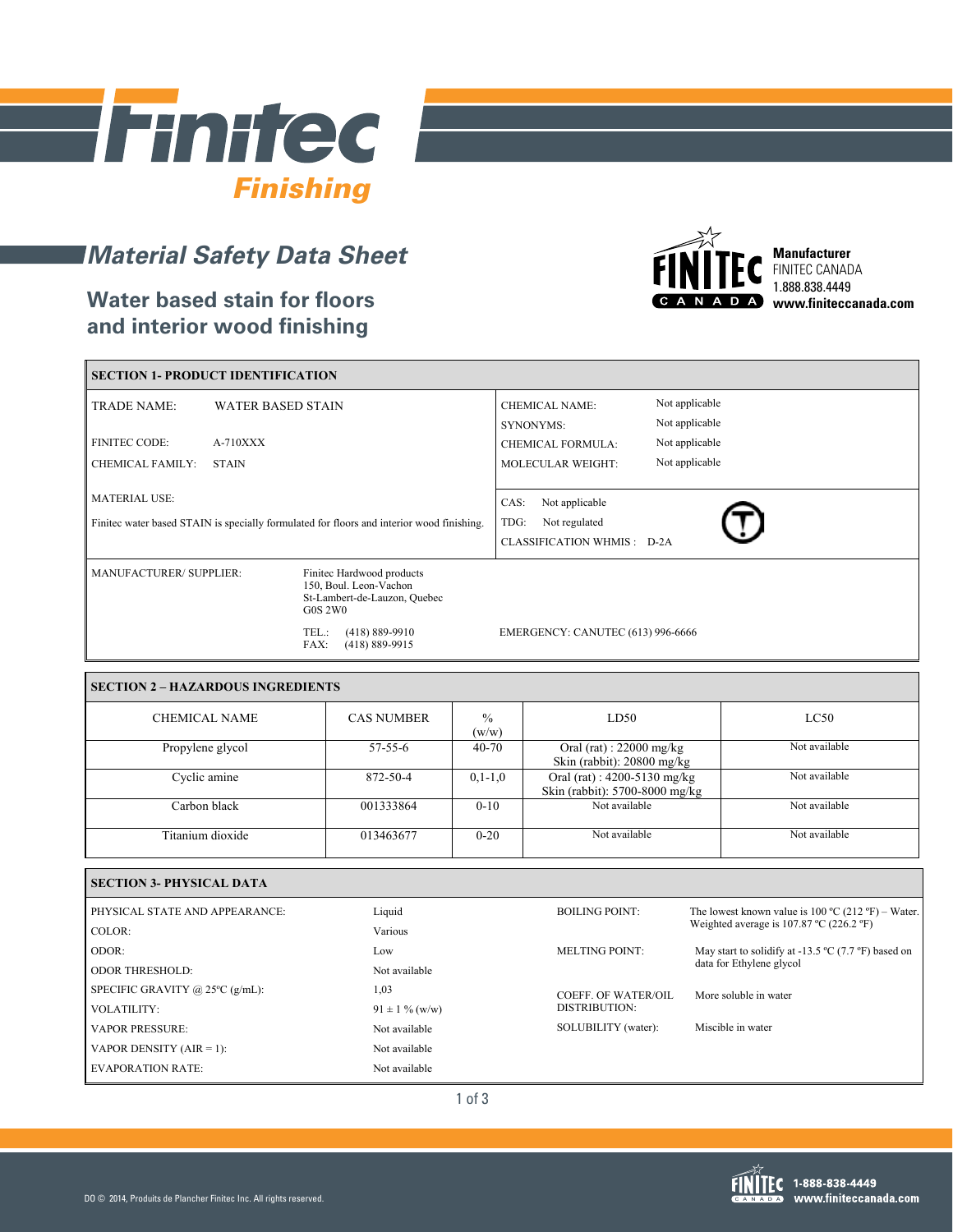

## *Material Safety Data Sheet*

## **Water based stain for floors and interior wood finishing**

| <b>SECTION 4 – FIRE AND EXPLOSION DATA</b> |                                                                                               |  |  |
|--------------------------------------------|-----------------------------------------------------------------------------------------------|--|--|
| <b>FLAMMABILITY CONDITIONS:</b>            | Non-flammable                                                                                 |  |  |
| <b>MEANS OF EXTINCTION:</b>                | Not applicable                                                                                |  |  |
| <b>FLASH POINT:</b>                        | $> 94$ °C ( $> 201$ °F)                                                                       |  |  |
| <b>AUTO-IGNITION TEMPERATURE:</b>          | Not applicable                                                                                |  |  |
| <b>FLAMMABLE LIMITS:</b>                   | Not applicable                                                                                |  |  |
| FIRE DEGRADATION PRODUCTS:                 | Not applicable                                                                                |  |  |
| <b>RISKS OF EXPLOSION:</b>                 | Use only with adequate ventilation                                                            |  |  |
| <b>FIRE EXTINGUISHING PROCEDURES:</b>      | Use extinguishing media suitable for surrounding materials. Multi-purpose dry chemicals (ABC) |  |  |
|                                            |                                                                                               |  |  |

| <b>SECTION 5 - REACTIVITY DATA</b> |                                                              |  |
|------------------------------------|--------------------------------------------------------------|--|
| STABILITY:                         | The product is stable                                        |  |
| INCOMPATIBILITY:                   | Not available                                                |  |
| HAZARDOUS DEGRADATION PRODUCTS:    | Carbon oxides $(CO, CO2)$                                    |  |
| HAZARDOUS POLYMERIZATION:          | Not available                                                |  |
| <b>REACTIVITY CONDITIONS:</b>      | Slightly reactive to reactive with oxidizing agents, alkalis |  |

| SECTION 6 – TOXICOLOGICAL PROPERTIES |                                                                                                                                                                                                                                                                                                                                                                                                                                                                                                                                                                                                  |  |  |
|--------------------------------------|--------------------------------------------------------------------------------------------------------------------------------------------------------------------------------------------------------------------------------------------------------------------------------------------------------------------------------------------------------------------------------------------------------------------------------------------------------------------------------------------------------------------------------------------------------------------------------------------------|--|--|
| ROUTES OF ENTRY:                     | Ingestion                                                                                                                                                                                                                                                                                                                                                                                                                                                                                                                                                                                        |  |  |
| TLV:                                 | See section <sub>2</sub>                                                                                                                                                                                                                                                                                                                                                                                                                                                                                                                                                                         |  |  |
| <b>TOXICITY FOR ANIMALS:</b>         | See section 2                                                                                                                                                                                                                                                                                                                                                                                                                                                                                                                                                                                    |  |  |
| <b>ACUTE EFFECTS:</b>                | Hazardous in case of ingestion. Slightly hazardous in case of inhalation.                                                                                                                                                                                                                                                                                                                                                                                                                                                                                                                        |  |  |
| CHRONIC EFFECTS:                     | Slightly hazardous in case of skin contact (irritant).<br><b>Carcinogenicity</b> : Classified A4 (proven for animal) by ACGIH (Ethylene glycol); Classified A2 by ACGIH<br>(quartz). Mutagenicity: Not available. Teratogenicity: Classified PROVEN for human (Ethylene glycol).<br>Reproduction toxicity: Classified Reproductive system/toxin/female, Reproductive system/toxin/male<br>(PROVEN) (Ethylene glycol). The substance is toxic to kidneys, the nervous system, the reproductive system,<br>iver. Repeated or prolonged exposure to the substance can produce larger organs damage. |  |  |

2 of 3